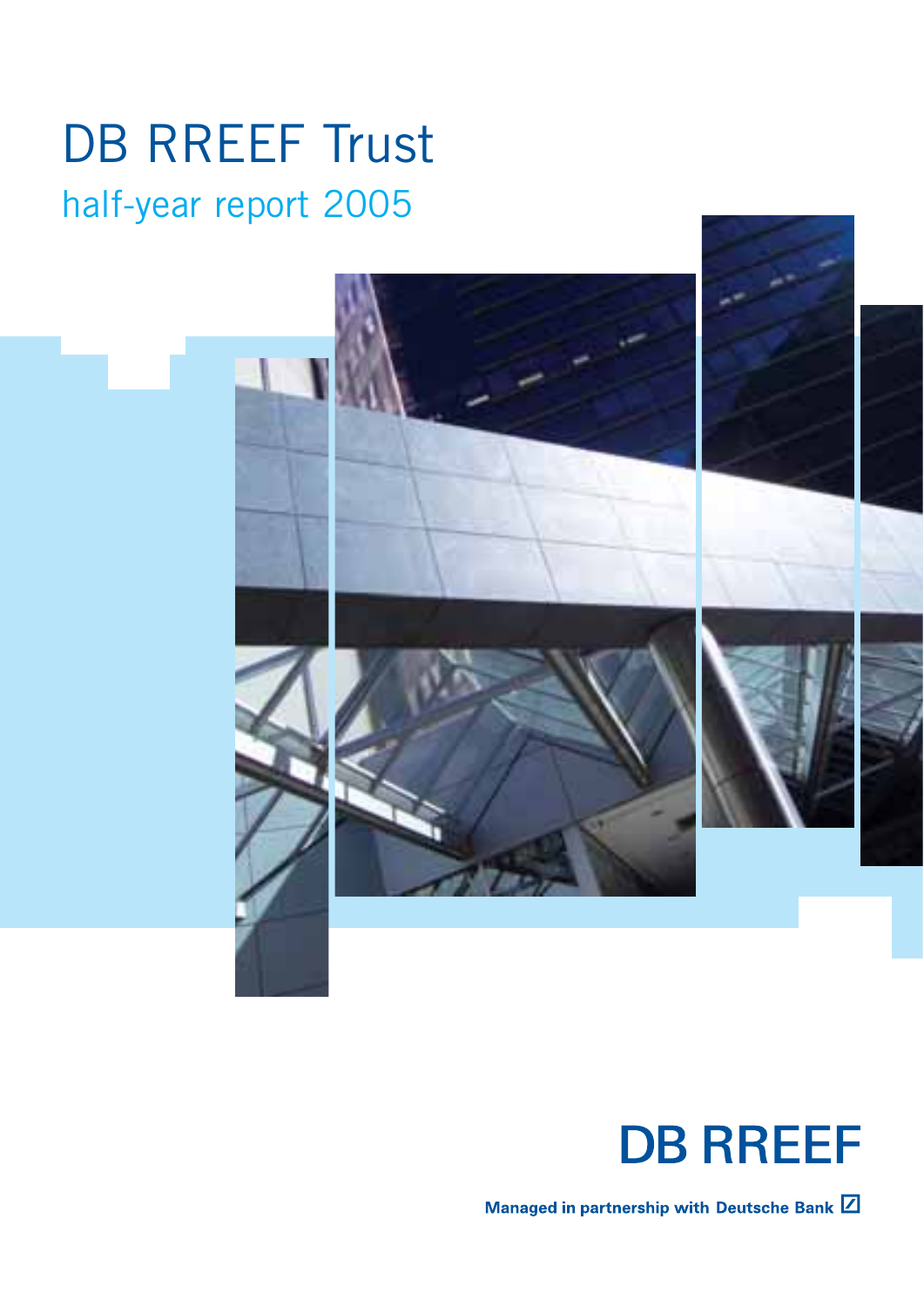## contents

| key financial data               |    |
|----------------------------------|----|
| chief executive officer's report |    |
| financial statements             |    |
| investor information             | 12 |
| directory                        |    |



PICTURED FRONT COVER: One Margaret Street, Sydney NSW; ABOVE: Lumley Centre, 88 Shortland Street, Auckland NZ

The 2005 Half-year Report is a summary report. The 2005 Annual Report together with the 2005 Property Synopsis, both prepared as at 30 June 2005, provide more detail on DRT's property portfolio, corporate governance and Board of Directors. A copy of the half-year accounts for DRT can also be obtained from the website at www.dbrreef.com.

DB RREEF Trust (ASX ticker code: DRT) comprising DB RREEF Diversified Trust ARSN 089 324 541 ("DDF"), DB RREEF Industrial Trust ARSN 090 879 137 ("DIT"), DB RREEF Office Trust ARSN 090 768 531 ("DOT") and DB RREEF Operations Trust ARSN 110 521 223 ("DRO"), is also referred to in this report as "DRT" or "the Trusts". The Responsible Entity of each trust is DB RREEF Funds Management Limited ABN 24 060 920 783 ("DRFM").

All amounts are in Australian dollars unless otherwise stated.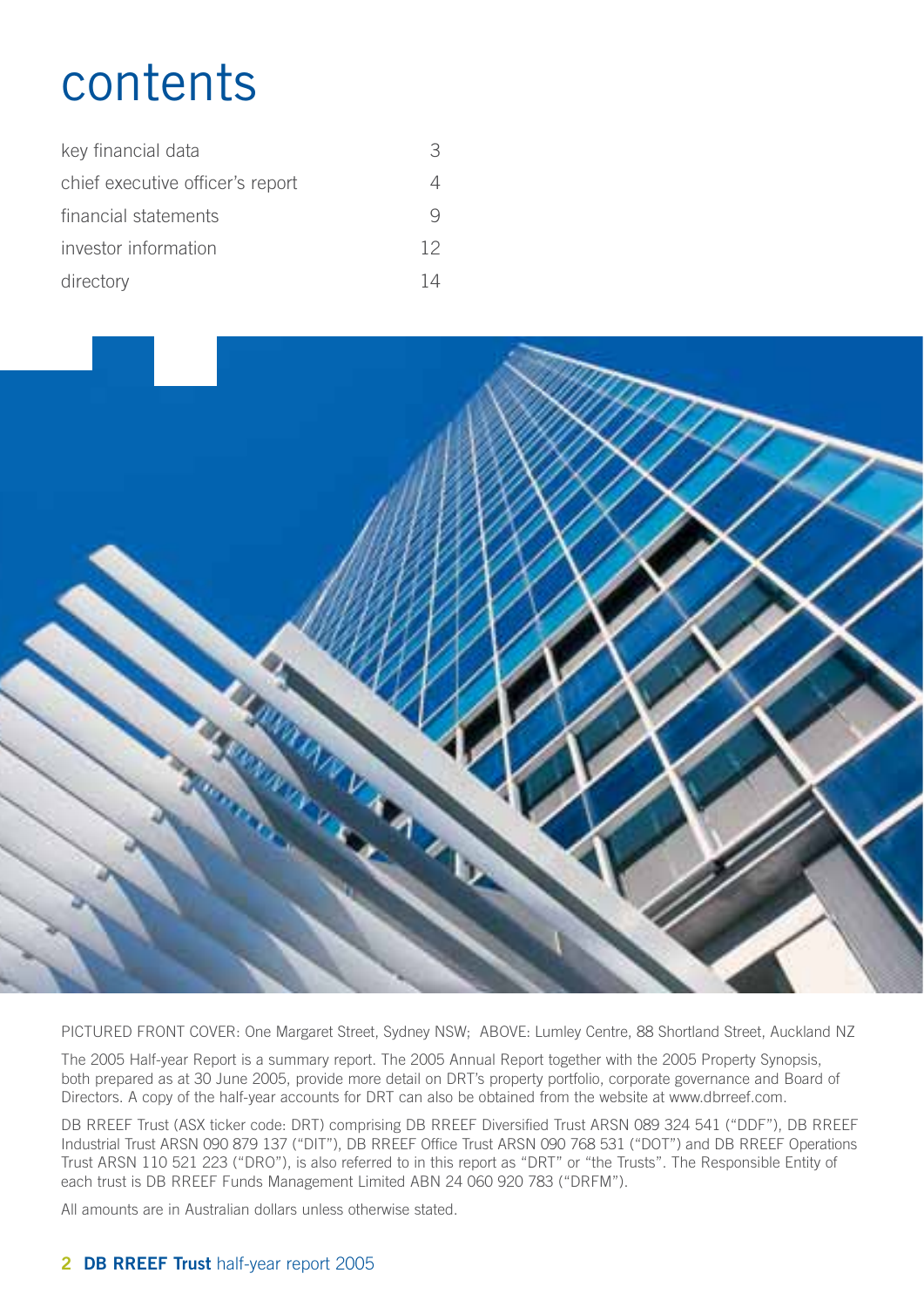# key financial data

|                                                     |                                    | <b>31 December 2005</b> | 30 June 2005                       |
|-----------------------------------------------------|------------------------------------|-------------------------|------------------------------------|
| Security price                                      |                                    |                         |                                    |
| High                                                |                                    | \$1.43                  | \$1.46                             |
| Low                                                 |                                    | \$1.31                  | \$1.23                             |
| Closing price                                       |                                    | \$1.39                  | \$1.37                             |
| Number of securities on issue                       |                                    | 2,766 million           | 2,732 million                      |
| Number of security holders                          |                                    | 26,140                  | 26,230                             |
| Net tangible assets per security ("NTA")            |                                    | \$1.35                  | \$1.29                             |
| <b>Total assets</b>                                 |                                    | \$7.5 billion           | \$7.0 billion                      |
| Market capitalisation                               |                                    | \$3.8 billion           | \$3.7 billion                      |
| <b>Borrowings</b>                                   |                                    | \$3.1 billion           | \$2.8 billion                      |
| Gearing as percentage of total assets (net of cash) |                                    | 40 percent              | 39 percent                         |
| Number of property investments                      |                                    | 175                     | 169                                |
| Portfolio occupancy rate                            |                                    | 95 percent              | 93 percent                         |
| Portfolio average lease duration                    |                                    | 5.4 years               | 5.3 years                          |
| Third party funds under management                  |                                    | \$3.9 billion           | \$3.5 billion                      |
| Distributions (6 month period)                      |                                    | \$150.7 million         | \$144.8 million                    |
| <b>Distributions per security</b>                   | <b>Year ending</b><br>30 June 2006 |                         | <b>Year ending</b><br>30 June 2005 |
| December                                            | 5.45 cents (actual)                |                         | 5.20 cents (actual)                |
| June                                                | 5.55 cents (forecast)              |                         | 5.30 cents (actual)                |
| <b>Total</b>                                        | 11.00 cents (forecast)             |                         | 10.50 cents (actual)               |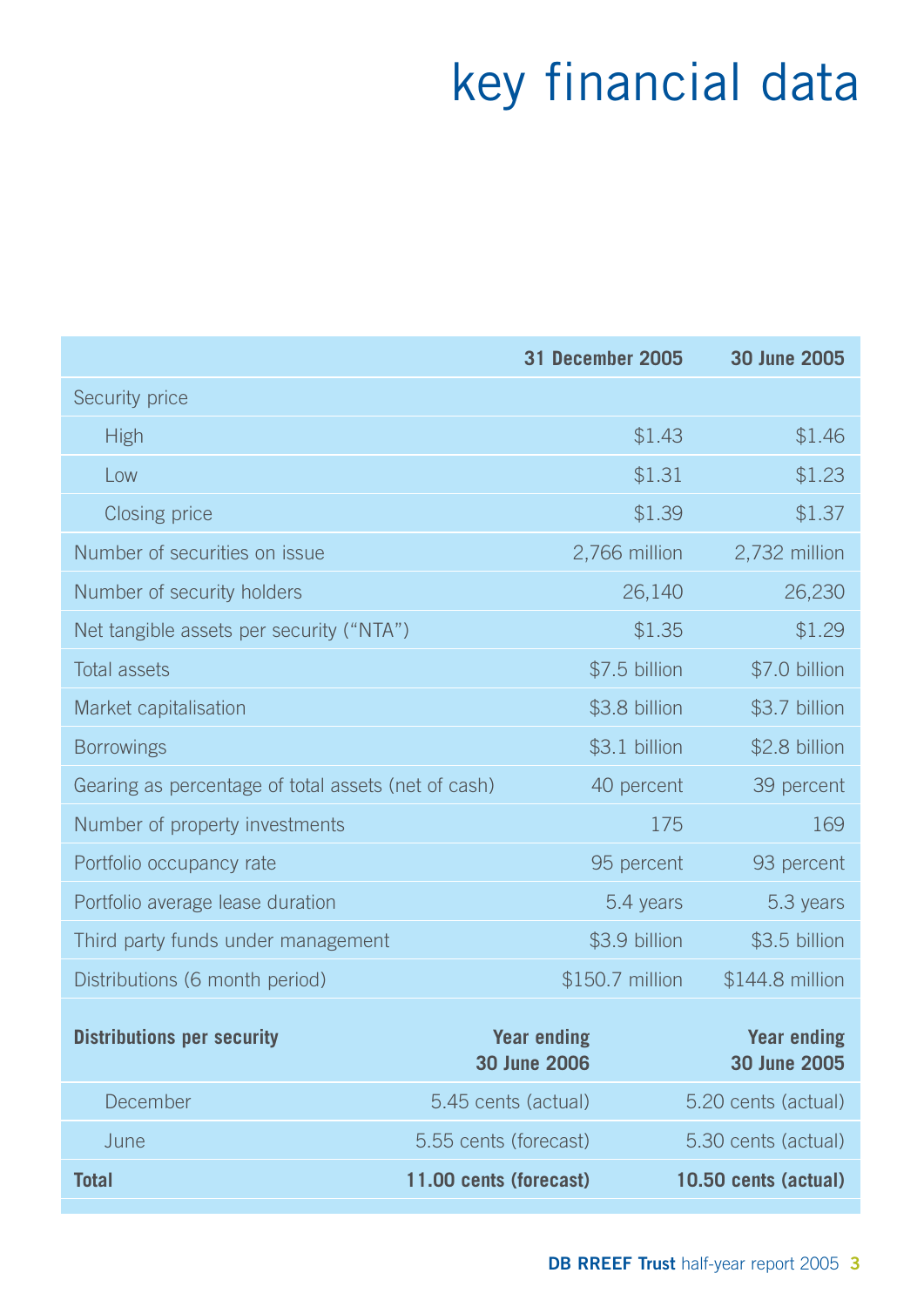# chief executive officer's report

DB RREEF Funds Management Limited as responsible entity of DB RREEF Trust is pleased to outline the results of the group for the six months to 31 December 2005.

## financial results

Total income for the period was \$531.7 million, with profit attributable to security holders of \$335.6 million.

Distributions for the period ending 31 December 2005 were \$150.7 million, representing 5.45 cents per stapled security, and were paid on 28 February 2006. DRT's results are in line with the Explanatory Memorandum ("EM") dated 30 August 2004 in relation to the creation of DRT.

Total assets as at 31 December 2005 were \$7,549.5 million. The group's interest bearing liabilities were \$3,085.8 million representing gearing of 40 percent. Net tangible assets increased during the period by five percent to \$3,725.5 million representing \$1.35 per stapled security.

## DB RREEF Trust portfolio results – strong property performance

Overall, each of DRT's asset classes performed well during the half-year, as shown in the table below:

| As at 31 December 2005       | \$ billion | <b>Percent</b> | Occupancy<br>percent <sup>2</sup> | Average<br>lease term $3$ |
|------------------------------|------------|----------------|-----------------------------------|---------------------------|
| Commercial                   | 3.4        | 49             | 97.5                              | 6.6                       |
| Industrial                   | 1.4        | 20             | 98.5                              | 4.9                       |
| $US$ Industrial <sup>1</sup> | 1.3        | 18             | 91.2                              | 3.3                       |
| Retail                       | 0.9        | 13             | 99.4                              | 5.6                       |
| <b>Total</b>                 | 7.0        | 100            | 95.1                              | 5.4                       |

1 Represents 80 percent ownership of US industrial portfolio

2 By area

3 By income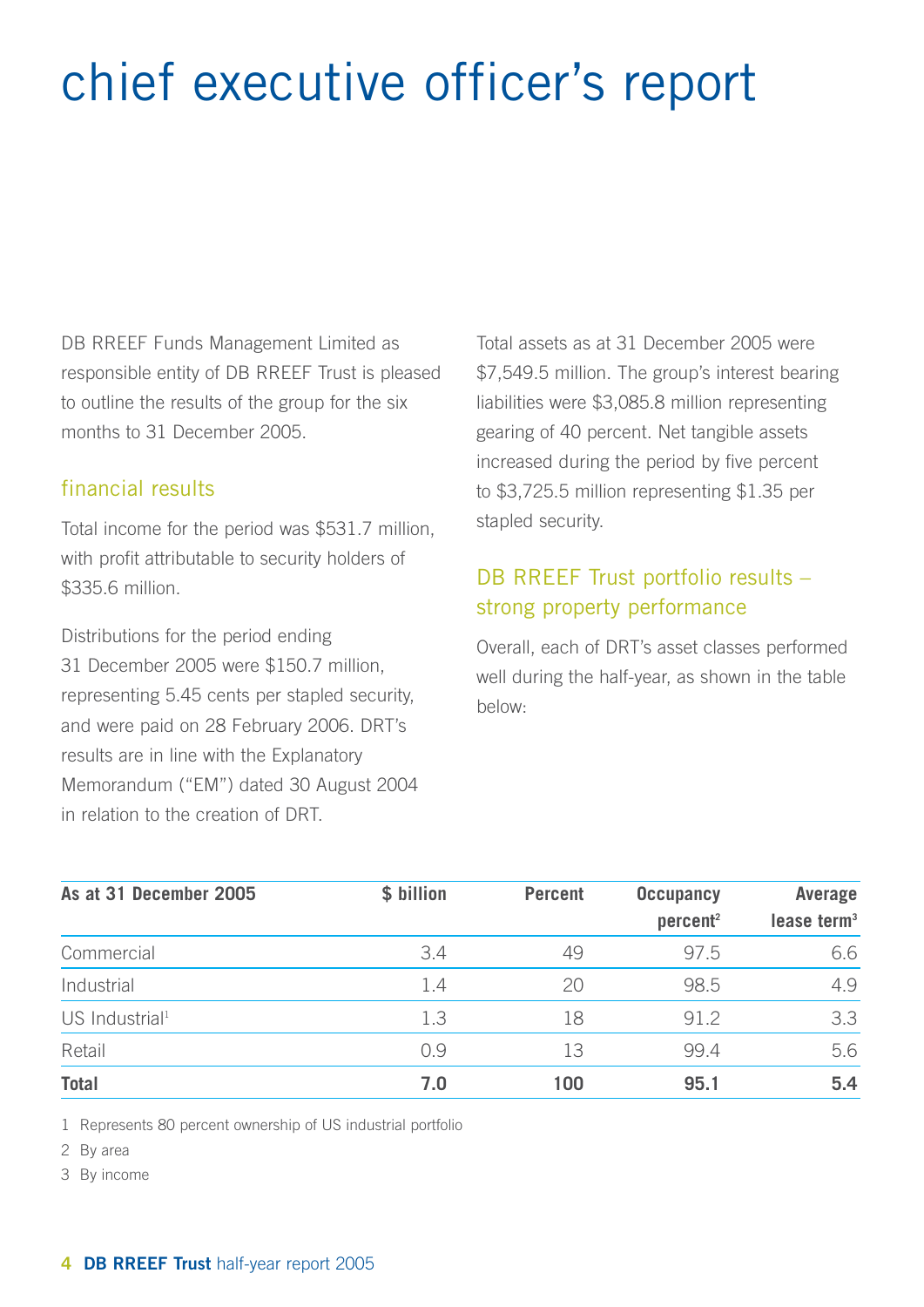Other achievements across the portfolio include:

- Leasing over 350,000 square metres were leased bringing DRT's portfolio occupancy to 95.1 percent
- Development approximately 59,000 square metres completed
- Acquisitions New Zealand (NZ\$110 million) and United States (US\$28 million)

## direct property portfolio by sector as at 31 December 2005



| Commercial             |     |
|------------------------|-----|
| (including car parks)  | 49% |
| Industrial - Australia | 20% |
| Industrial - US        | 18% |
| Retail                 | 13% |

## direct property portfolio by geography as at 31 December 2005

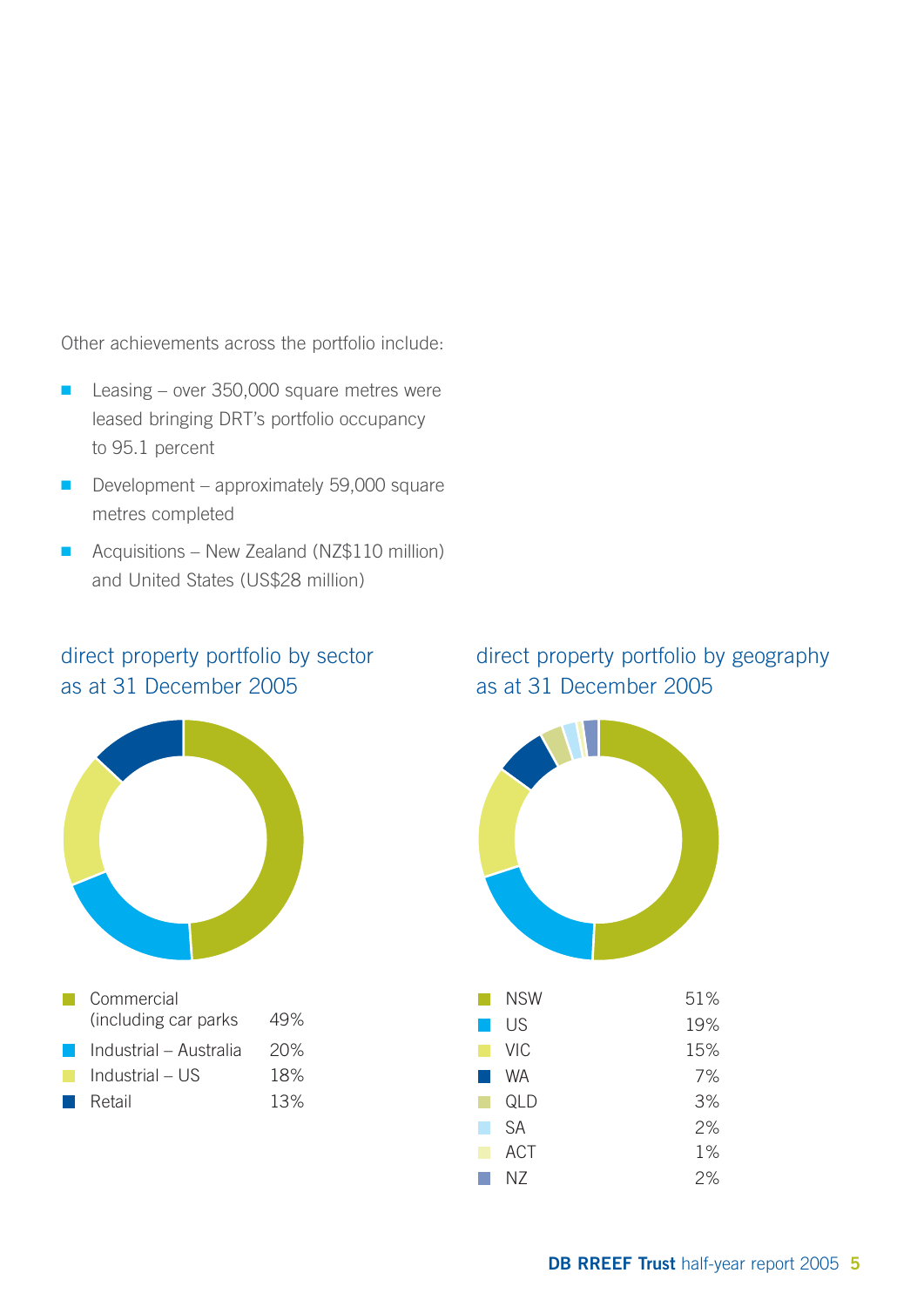## chief executive officer's report (continued)

#### sector performance

### commercial portfolio

In the six months to December 2005, net property income from the commercial portfolio was \$119.3 million.

New leases, lease renewals and heads of agreement, accounting for approximately 45,000 square metres or six percent of the commercial portfolio's area, were secured.

As a result, including current heads of agreement, the commercial portfolio's occupancy increased to 97.5 percent, from 92.3 percent in December 2004. The leasing activity has helped extend the portfolio's average lease term to expiry by income to 6.6 years from 5.9 years at December 2004.



14 Moore Street, Canberra ACT

During the half-year the Lumley Centre, Auckland NZ was completed and its acquisition concluded. In addition, the refurbishment at 321 Kent Street, Sydney was completed and the refurbishment at 130 George Street, Parramatta is underway.

Since 31 December 2005, DRT has finalised a 10 year lease to the Commonwealth of Australia over 11,867 square metres at 130 George Street, Parramatta, increasing this property's occupancy to 98 percent.

### industrial portfolio – australia

In the six months to December 2005, net property income from the industrial portfolio was \$54.4 million.

New leases, lease renewals and heads of agreement, accounting for almost 94,000 square metres or eight percent of the Australian industrial portfolio's area, were secured.

As a result, including current heads of agreement, the Australian industrial portfolio's occupancy was 98.5 percent compared to 98.1 percent in December 2004. The leasing activity has helped extend the portfolio's average lease term to expiry by income to 4.9 years from 4.1 years at December 2004.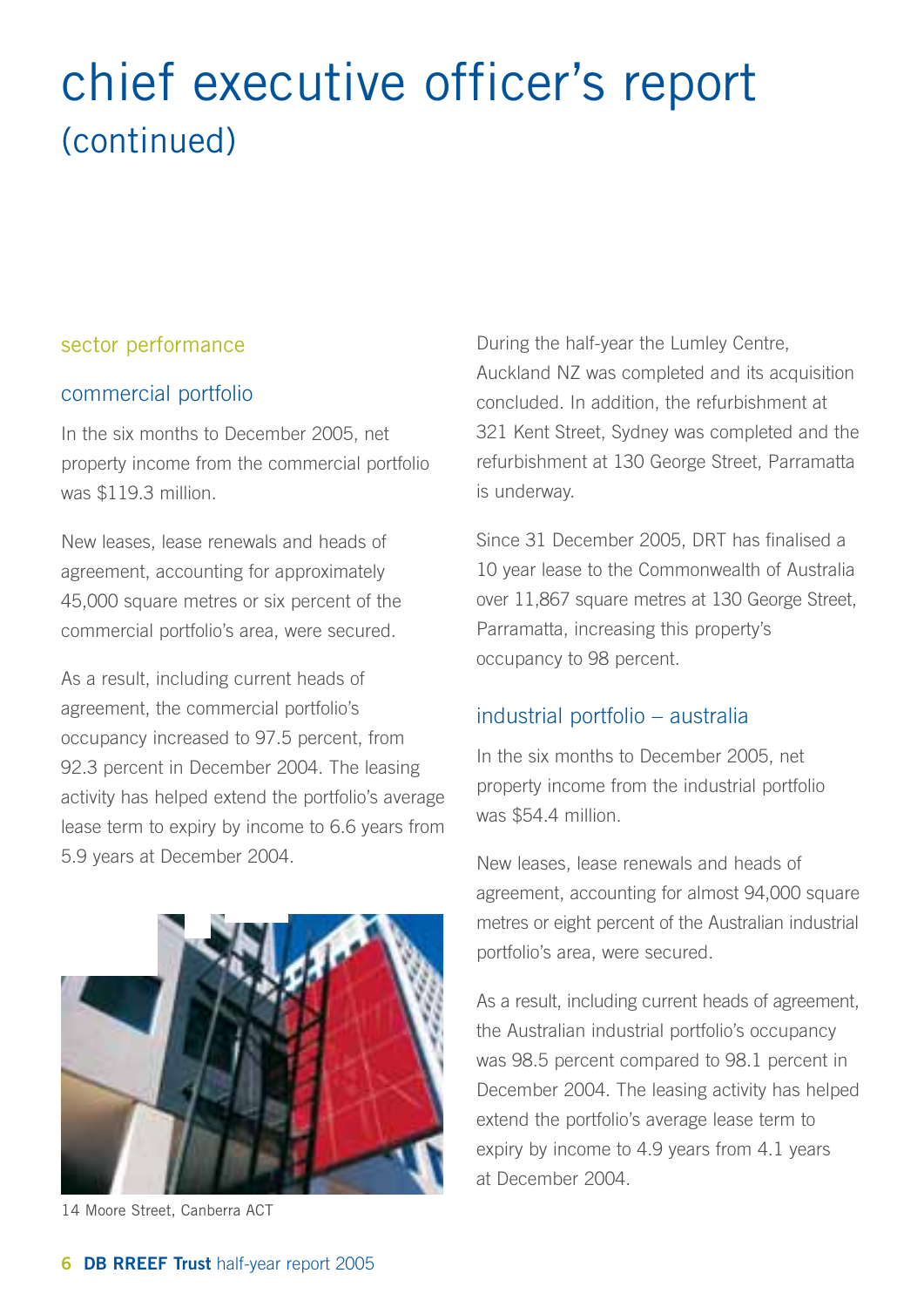DRT completed three Australian industrial developments with a total value of over \$30 million during the period. DRT has a further 67,000 square metres of development underway, with five pre-commitments being secured during the six months ending 31 December 2005. The forecast average yield for these projects is approximately 8.1 percent.

## retail portfolio

In the six months to December 2005, net property income from the retail portfolio was \$28.8 million.

New leases, lease renewals and heads of agreement, accounting for more than 31,000 square metres or 11 percent of the retail portfolio's area, were secured.

As a result, including current heads of agreement, the retail portfolio's occupancy was 99.4 percent which is in line with December 2004.

The reconfiguration of Mt Druitt continues with stages 1 and 2 complete and completion of the final stage due in March 2006. The retail portfolio's development pipeline includes significant expansions at Plenty Valley in Victoria and North Lakes in Queensland, both expected to commence late 2006.

## US industrial portfolio

In the six months to December 2005, net property income from the US industrial portfolio was \$58.9 million.

New leases, lease renewals and heads of agreement, accounting for more than two million square feet or 10 percent of the US portfolio's area, were secured.

As a result, including current heads of agreement, the US industrial portfolio's occupancy was 91.2 percent compared to 87.4 percent in December 2004. The portfolio's average lease term to expiry by income fell slightly to 3.3 years from 3.4 years at December 2004.

During the half-year DRT acquired four properties, totalling approximately 450,000 square feet, in Minneapolis, Minnesota for \$US 28.0 million. These assets were 83 percent leased with a current yield of 7.3 percent which is expected to grow to 8.5 percent. In addition, DRT commenced a \$US 17.0 million development known as the Turnpike Distribution Centre located in Medley, Florida, due for completion in the fourth quarter of 2006.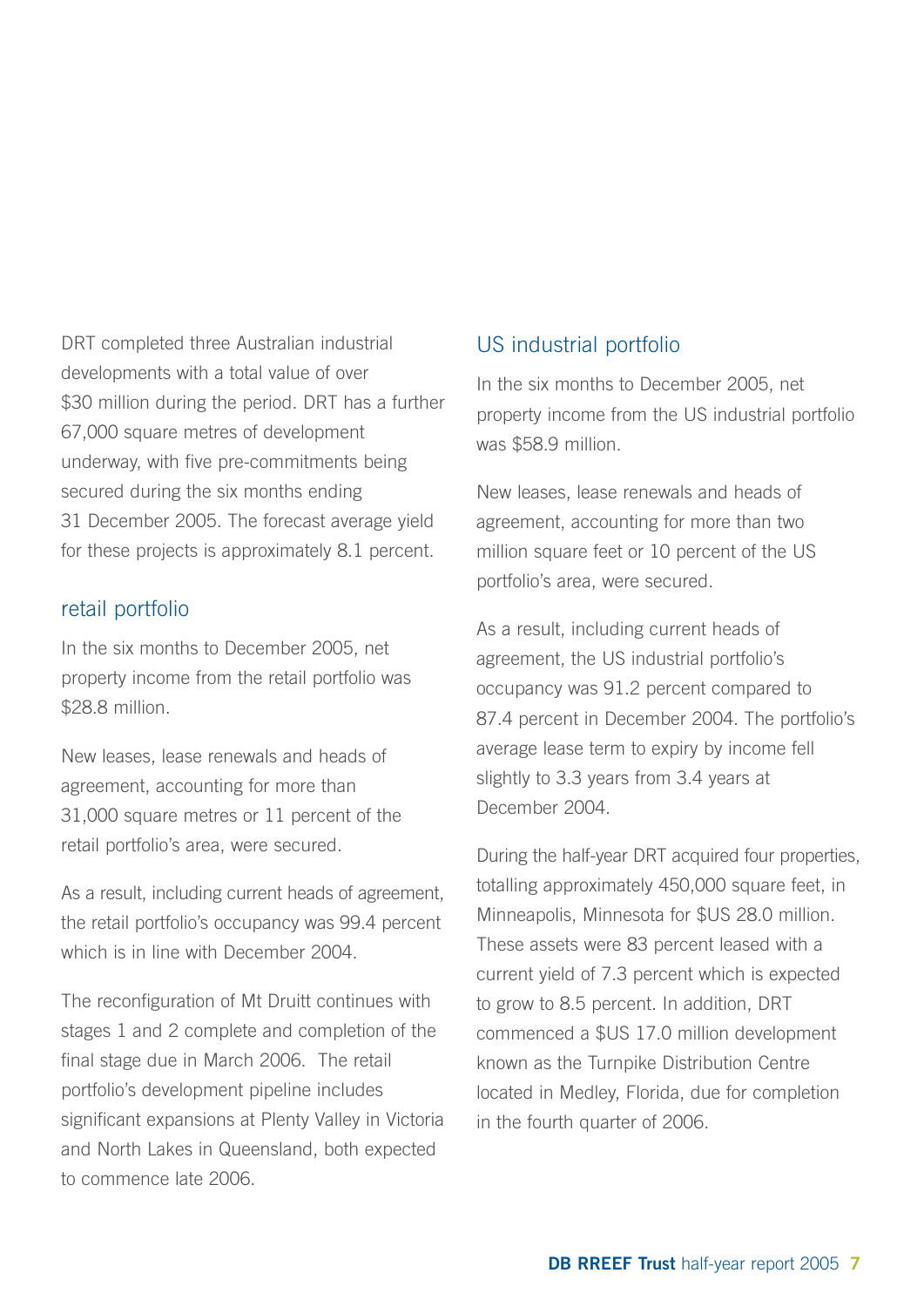## chief executive officer's report (continued)

## operations

At 31 December 2005, DB RREEF Funds Management Limited managed approximately \$11.3 billion of assets, of which \$7.5 billion is DRT's direct property portfolio. Net profit before tax arising from DB RREEF Operations Trust activities was \$4.5 million.



## outlook

The fundamentals in all the markets in which DRT operates are improving. DRT continues to focus on adding value to the portfolio through active management.

Baring unforeseen circumstances, DRT remains on target to achieve a full year distribution of 11.00 cents per stapled security.

**Victor P Hoog Antink** Chief Executive Officer

28 February 2006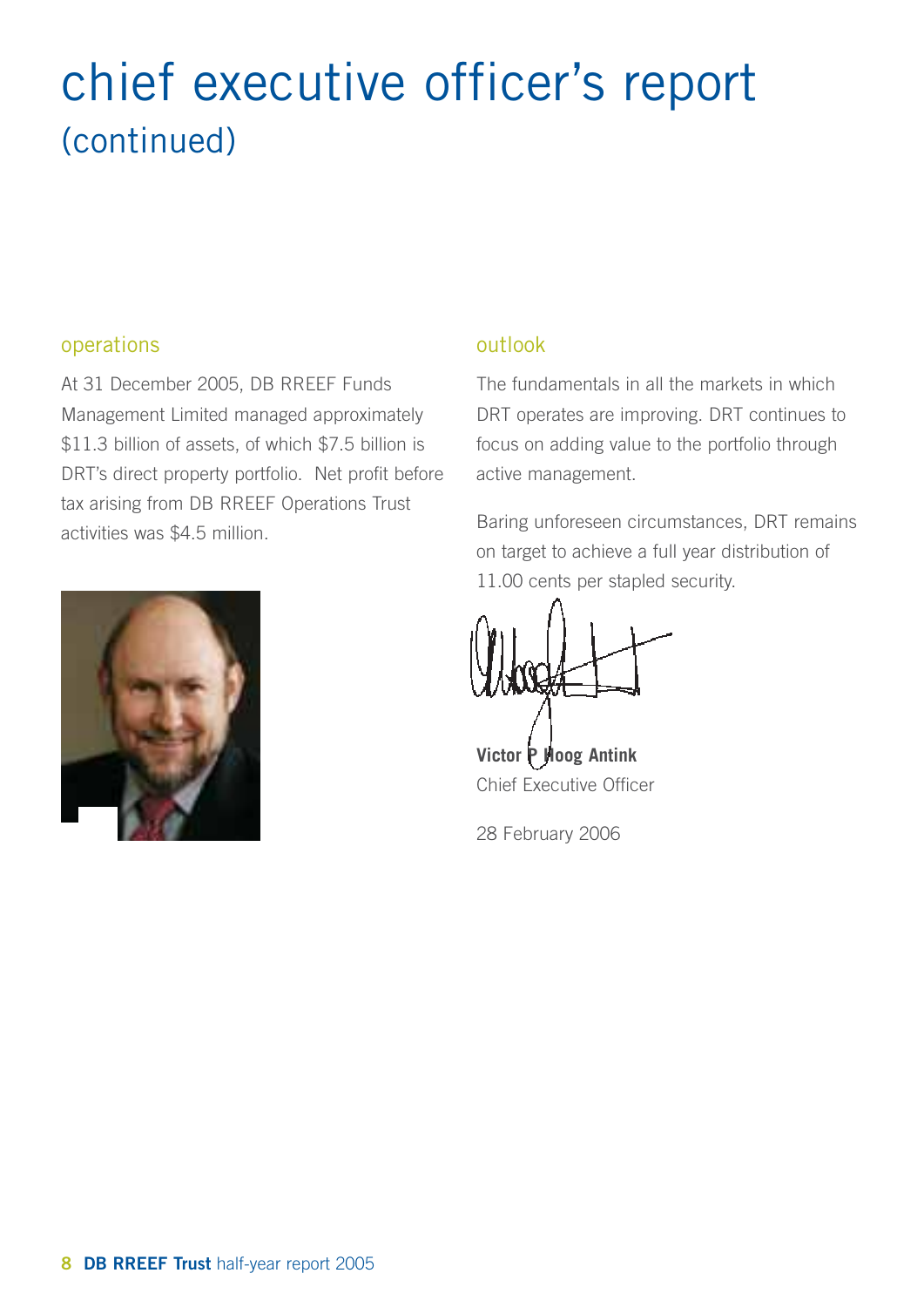# financial statements

The following financial statements for DB RREEF Trust are a summary of the Income Statement, Balance Sheet, Statement of Changes in Equity and Consolidated Cash Flow Statement. The full financial statements together with the notes to the financial statements and the Directors' Report can be obtained from the DB RREEF Trust website at www.dbrreef.com or by contacting the Infoline on 1800 819 675.

## income statement

|                                                | 6 months to                             |
|------------------------------------------------|-----------------------------------------|
|                                                | <b>31 December 2005</b><br>(\$ million) |
| Property income                                | 326.1                                   |
| Contribution from equity accounted investments | 8.8                                     |
| Property revaluations                          | 184.1                                   |
| New derivatives and forex gains                | 6.8                                     |
| Other income                                   | 1.9                                     |
| <b>Total income</b>                            | 527.7                                   |
| Total expenses                                 | (94.4)                                  |
| <b>EBIT</b>                                    | 433.3                                   |
| Financing costs                                | (76.0)                                  |
| Impairment of goodwill                         | (3.3)                                   |
| Profit before tax                              | 354.0                                   |
| Income and withholding tax expense             | (7.9)                                   |
| Other minority interests (including RENTS)     | (10.5)                                  |
| Net profit to stapled security holders         | 335.6                                   |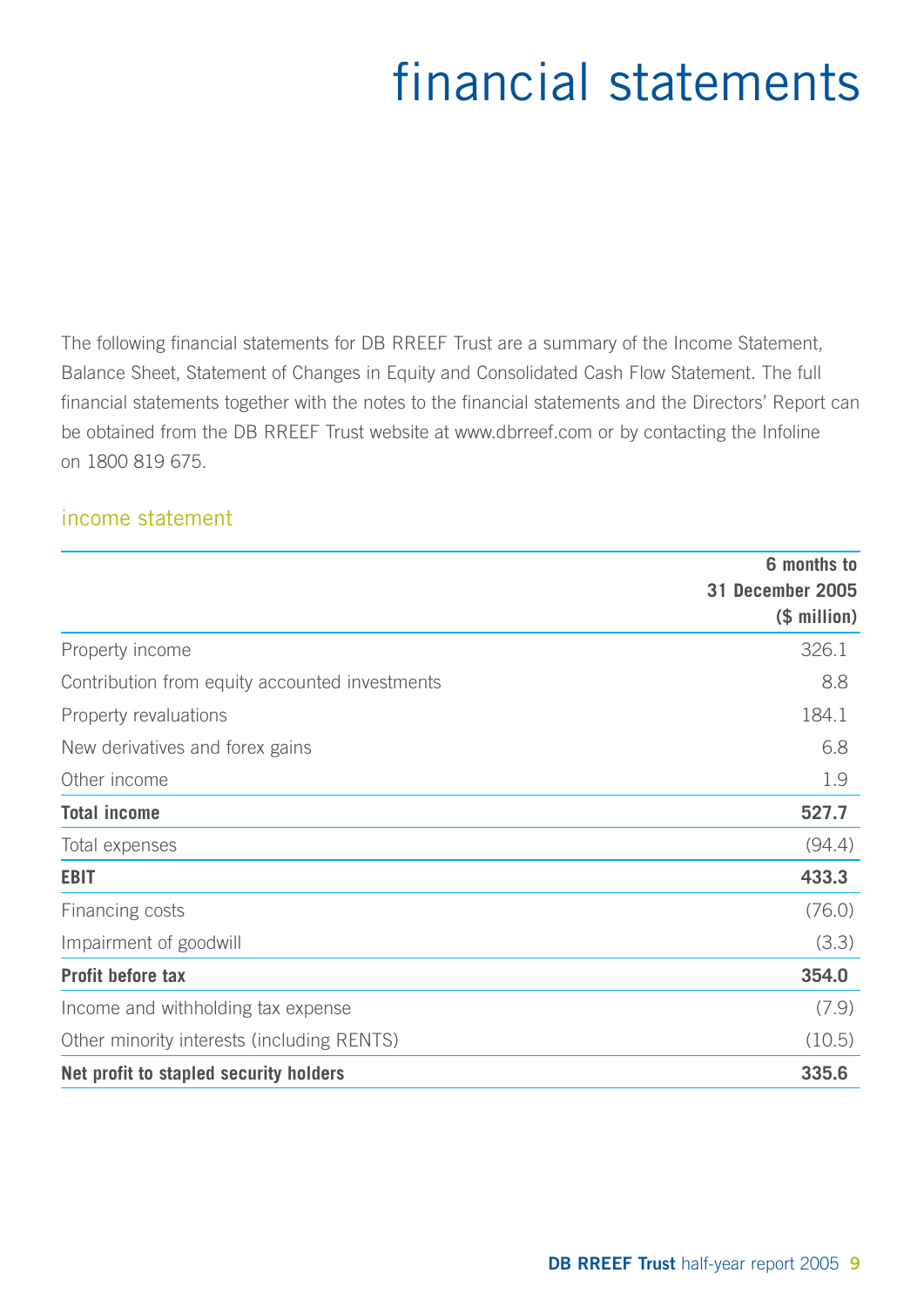## financial statements (continued)

## balance sheet

|                                                    | 31 December 2005 |
|----------------------------------------------------|------------------|
|                                                    | (\$ million)     |
| Cash and receivables                               | 99.8             |
| Investment properties                              | 7,346.4          |
| Other (including derivative financial instruments) | 103.3            |
| <b>Total assets</b>                                | 7,549.5          |
| Payables and provisions                            | 243.4            |
| Interest bearing liabilities                       | 3,085.8          |
| Other (including derivative financial instruments) | 109.0            |
| <b>Total liabilities</b>                           | 3,438.2          |
| Less minority interest                             | 385.8            |
| Net assets (after minority interest)               | 3,725.5          |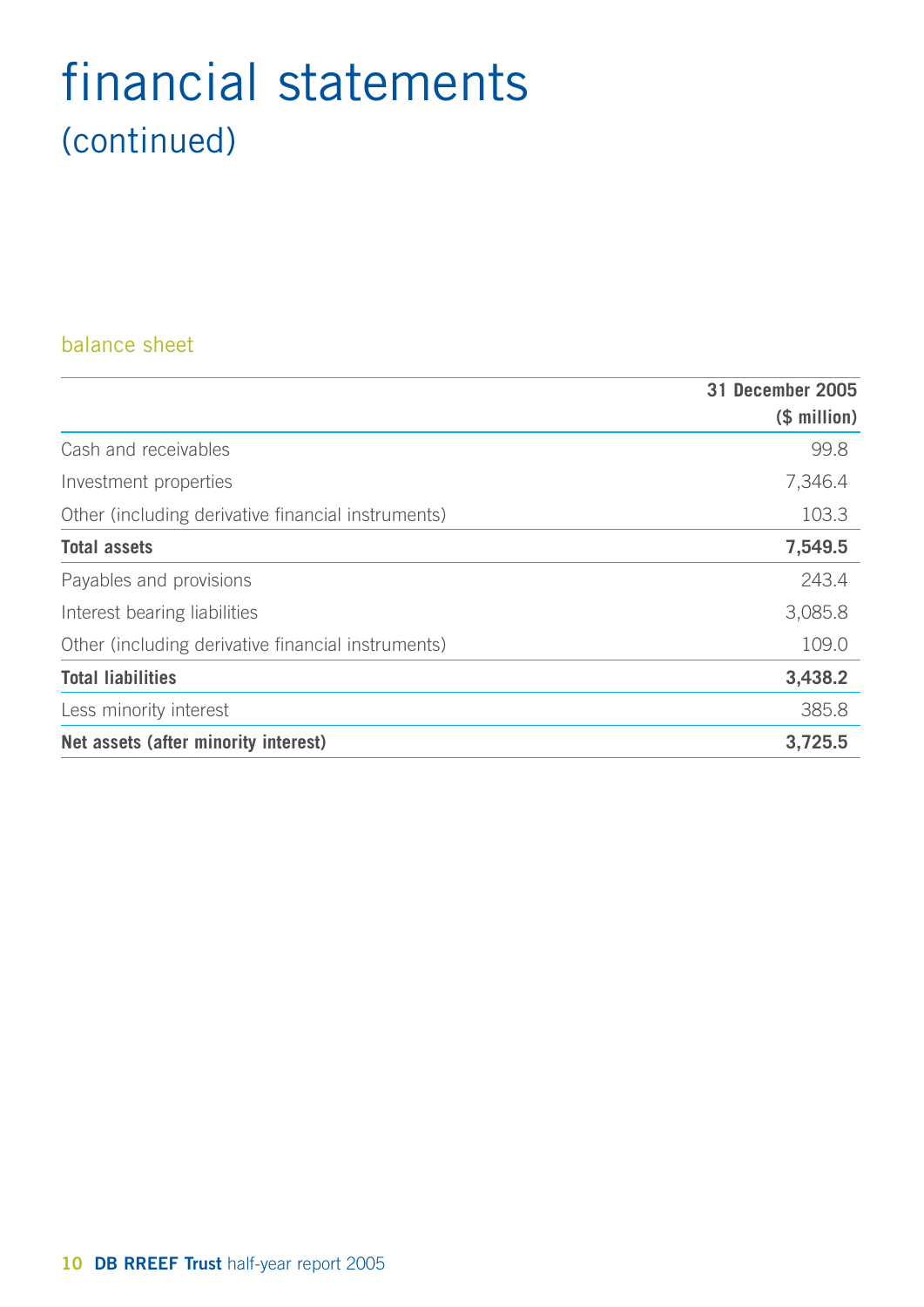## statement of changes in equity

|                                                           | 6 months to      |
|-----------------------------------------------------------|------------------|
|                                                           | 31 December 2005 |
|                                                           | (\$ million)     |
| Total equity at the beginning of the half-year            | 3,865.7          |
| Opening AIFRS adjustments                                 | 3.4              |
| Exchange differences on translation of foreign operations | 3.8              |
| Profit from ordinary activities after tax                 | 335.6            |
| Contribution of equity                                    | 45.4             |
| Distributions provided for or paid                        | (150.7)          |
| Minority interest movements during the half-year          | 8.1              |
| Total equity at the end of the half-year                  | 4,111.3          |

## consolidated cash flow statement

|                                                               | 6 months to<br>31 December 2005<br>(\$ million) |
|---------------------------------------------------------------|-------------------------------------------------|
| Net cash inflow from operating activities                     | 185.8                                           |
| Net cash outflow from investing activities                    | (296.0)                                         |
| Net cash inflow from financing activities                     | 105.9                                           |
| Net increase/(decrease) from financial activities             | (4.3)                                           |
| Cash and cash equivalents at the beginning of the half-year   | 68.9                                            |
| Effects of exchange rate changes on cash and cash equivalents | 1.7                                             |
| Cash and cash equivalents at the end of the half-year         | 66.3                                            |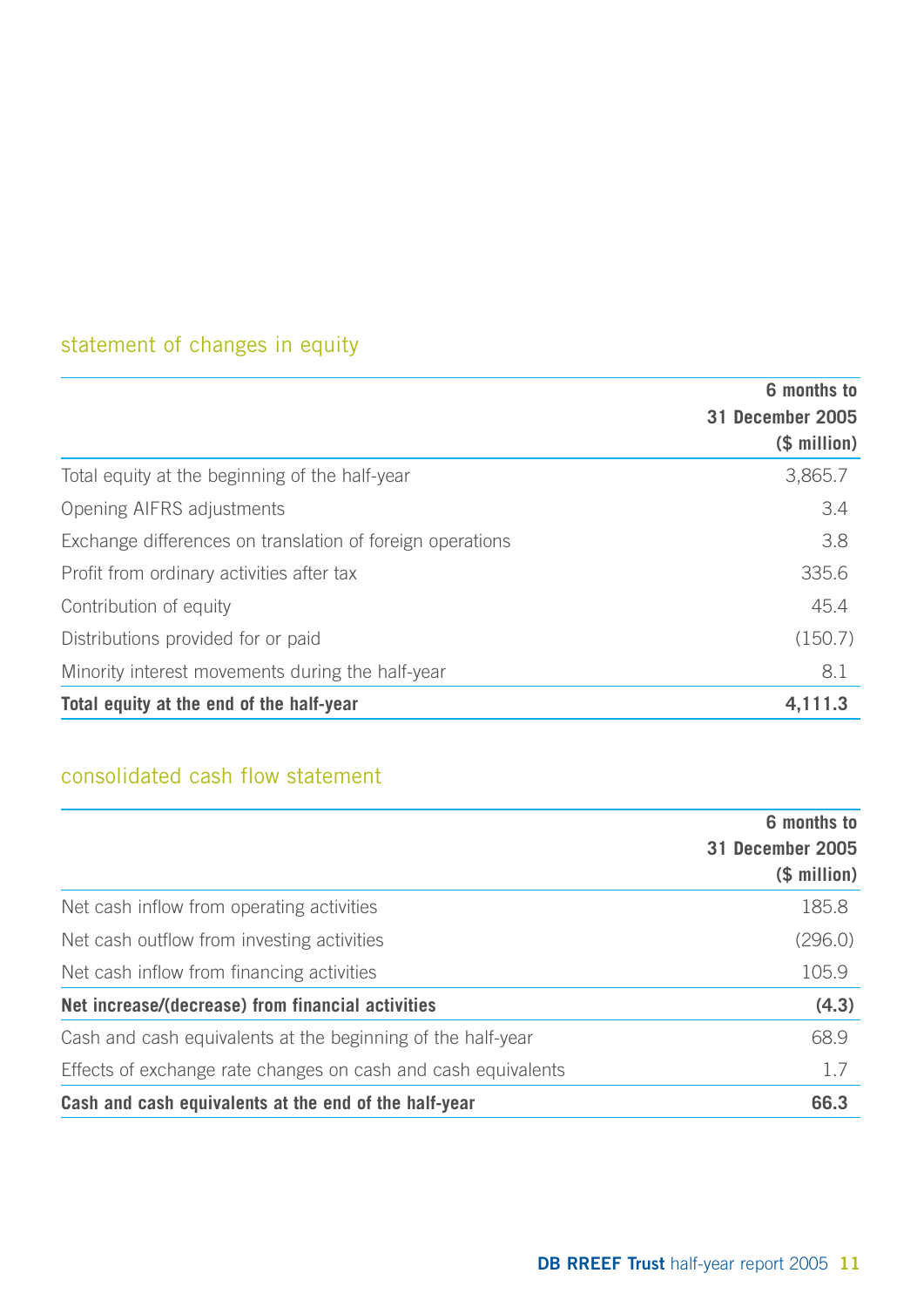# investor information

#### security registry

If you have administrative inquiries such as how to change your address or change the way in which your distributions are paid, please contact Link Market Services Limited on 1800 819 675. Alternatively you can update your account details via the website at www.dbrreef.com.

## enquiries, obtaining information or making a complaint

Our website can be accessed at www.dbrreef.com. On the website you will be able to find information such as annual and half-year reports, distribution histories, apportionment percentages, newsletters, presentations, ASX announcements and press releases about the Trust and its property portfolios.

Additionally, if you have any questions, complaints, or wish to obtain information regarding the stapled securities, please contact our client service information line on 1800 819 675 or from outside Australia +61 2 8280 7126 or email: enquiries.drt@dbrreef.com.

DRFM is a member of the Financial Industry Complaints Service Limited (FICS), an independent dispute resolution service which may be contacted at:

Financial Industry Complaints Service Limited PO Box 579 Collins Street West Melbourne VIC 8007 Phone: 1300 780 808 Facsimile: +61 3 9621 2291

## annual tax statement

After the end of each financial year you will receive a tax statement. This statement summarises the distributions paid to you during the year and includes information required to complete your tax return.

## apportionment percentages of DRT stapled securities since stapling

For capital gains tax purposes investors need to apportion the cost of each stapled security and the proceeds on sale of each stapled security over the four Trusts that make up the stapled security. This apportionment should be done on a reasonable basis. One basis of apportionment is to use the relative net tangible assets (NTA) of each of the Trusts.

Using NTA as a basis, the table below outlines the apportionment percentages that will apply to any on or off market buying or selling of DRT stapled securities, or the issue of new DRT stapled securities between the dates specified.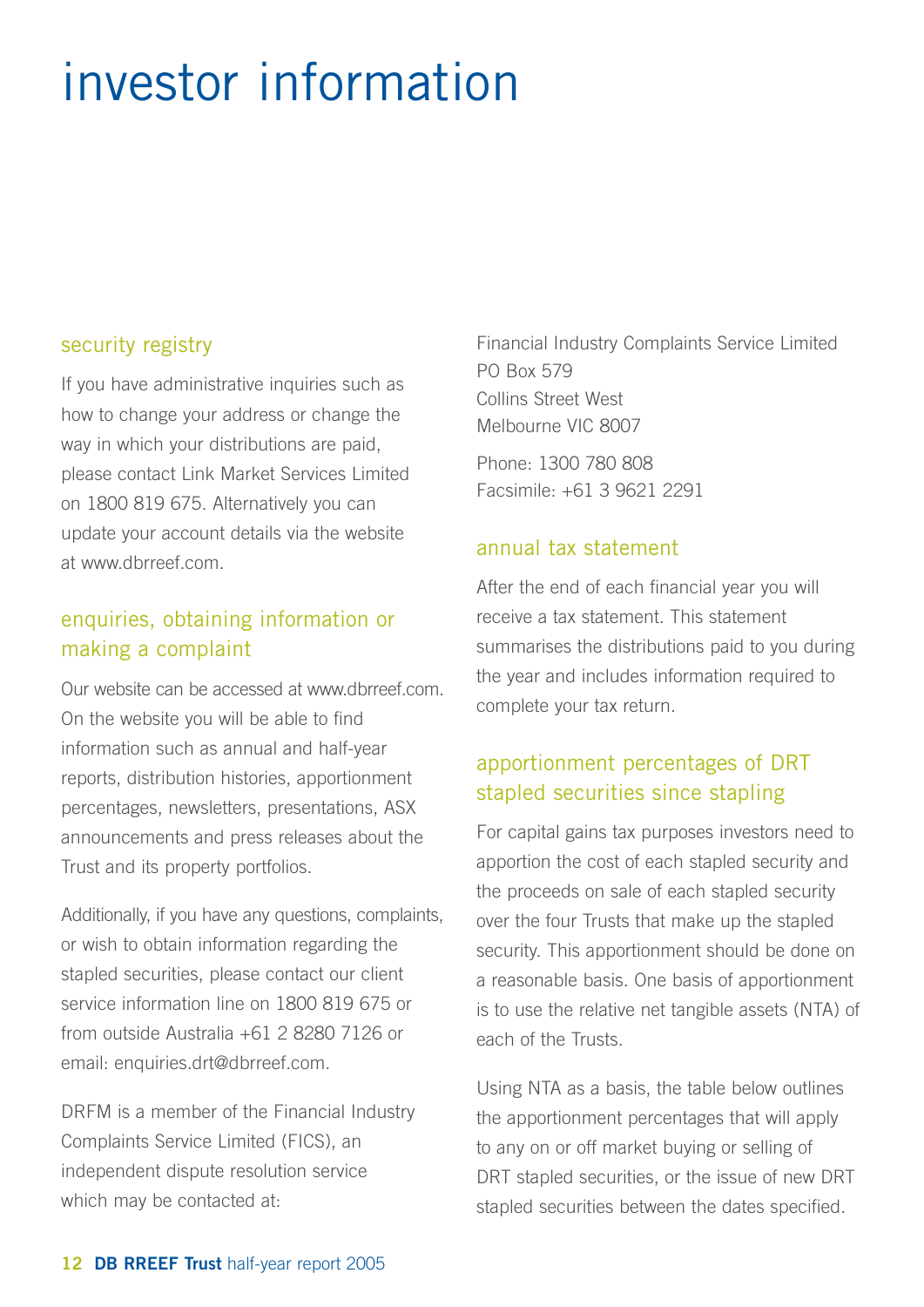Please note that the correct allocation percentage to be used depends on the relevant date of the specific transaction. Consequently, the allocation percentage relevant for the acquisition of a parcel of DRT stapled securities, (either on or off market, or through the issue of securities), may differ from their disposal percentage.

DRFM will periodically release revisions to this table and it will be published on its website. A copy of the schedule can be downloaded by visiting our website at www.dbrreef.com or by contacting 1800 819 675.

## apportionment percentages of DRT stapled securities since stapling

| <b>Dates</b>                             | <b>DB RREEF</b>    | <b>DB RREEF</b> | <b>DB RREEF</b> | <b>DB RREEF</b>   |
|------------------------------------------|--------------------|-----------------|-----------------|-------------------|
|                                          | <b>Diversified</b> | Industrial      | <b>Office</b>   | <b>Operations</b> |
|                                          | <b>Trust</b>       | Trust           | <b>Trust</b>    | <b>Trust</b>      |
|                                          | (% )               | $(\% )$         | (% )            | (% )              |
| 6 October 2004 to 30 December 2004       | 38.15              | 20.88           | 40.79           | 0.18              |
| 31 December 2004 to 30 June 2005         | 37.05              | 21.27           | 41.47           | 0.21              |
| 1 July 2005 to 31 December 2005          | 36.82              | 21.81           | 41.13           | 0.24              |
| 1 January 2006 to the next announced NTA | 37.37              | 22.09           | 40.22           | 0.32              |

## distributions

You can have your distribution paid directly into your nominated Australian bank, building society or credit union account. The timetable

below highlights anticipated key distribution dates for the June 2005 distribution period. Please note that these dates are indicative only and may change.

| <b>Distribution period</b> | Announcement | Ex-distribution | Record | Anticipated                 |
|----------------------------|--------------|-----------------|--------|-----------------------------|
|                            | date         | date            | date   | payment date                |
| 1 January to 30 June 2005  | 21 June 2006 | 26 June 2006    |        | 30 June 2006 29 August 2006 |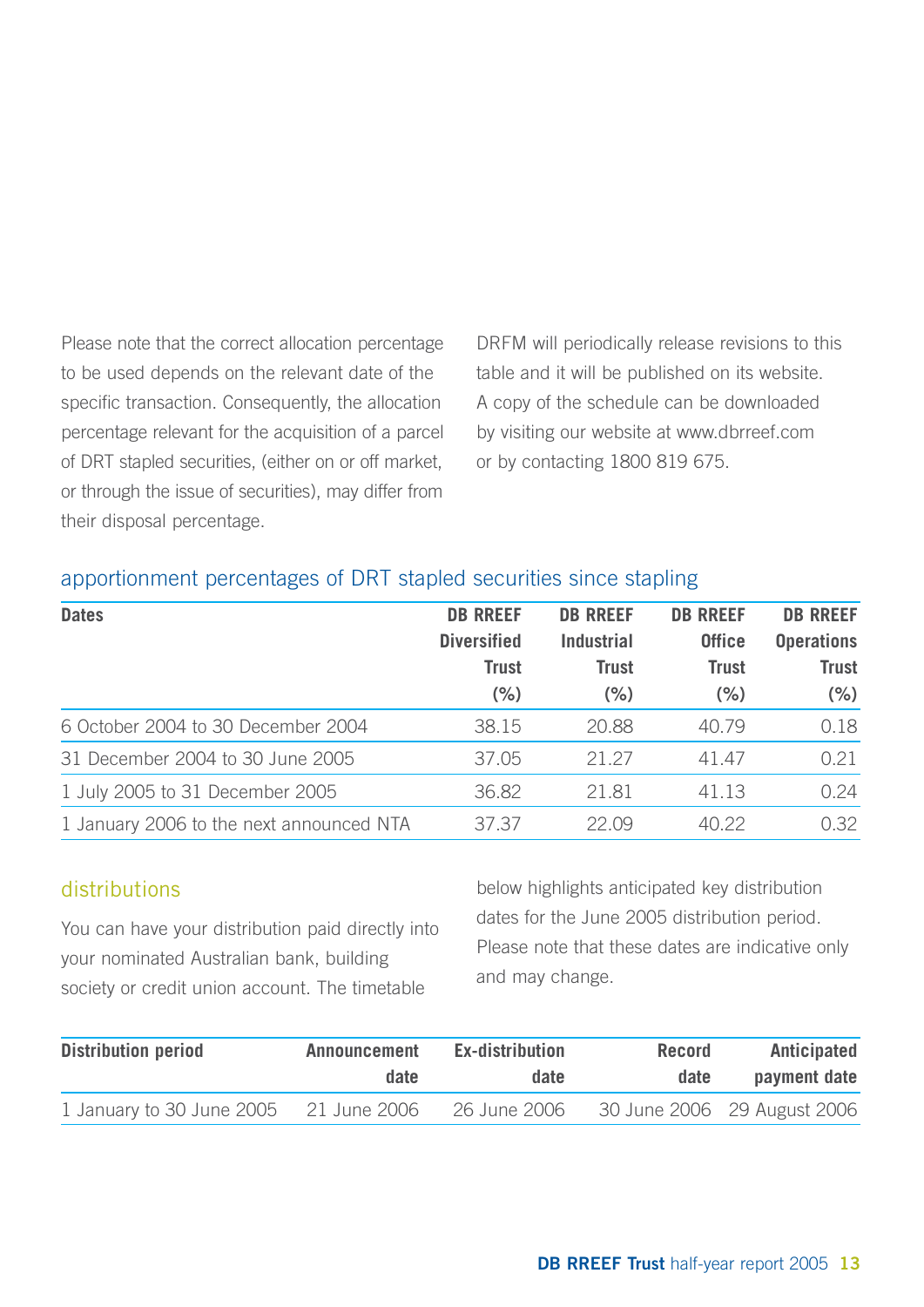# directory

DB RREEF Diversified Trust ARSN 089 324 541

DB RREEF Industrial Trust ARSN 090 879 137

DB RREEF Office Trust ARSN 090 768 531

DB RREEF Operations Trust ARSN 110 521 223

#### responsible entity

DB RREEF Funds Management Limited ABN 24 060 920 783

#### registered office of responsible entity

Level 9, 343 George Street Sydney NSW 2000

PO Box R1822 Royal Exchange Sydney NSW 1225

Phone: +61 2 9017 1100 Fax: +61 2 9017 1101

#### directors of the responsible entity

Christopher T Beare, Chair Elizabeth A Alexander AM Barry R Brownjohn Stewart F Ewen Victor P Hoog Antink Charles B Leitner III (Alternate Andrew J Fay) Brian E Scullin

#### secretaries of the responsible entity

Tanya L Cox John C Easy

#### investor enquiries

Email: enquiries.drt@dbrreef.com Freecall: 1800 819 675 Phone: +61 2 9017 1330 Website: www.dbrreef.com

#### auditors

PricewaterhouseCoopers Chartered Accountants 201 Sussex Street Sydney NSW 2000

#### security registry

Link Market Services Limited Level 12, 680 George Street Sydney NSW 2000

Locked Bag A14 Sydney South NSW 2000 Phone: +61 2 8280 7126

Freecall: 1800 819 675 Fax: +61 2 9261 8489 Email: registrars@linkmarketservices.com.au Website: www.linkmarketservices.com.au

For inquiries regarding your holding you can either contact the Security Registry, or access your holding details via the web at www.dbrreef.com and follow the links.

Listed on the Australian Stock Exchange ASX Code: DRT.

InfoLine 1800 819 675 Monday to Friday between 8.30am and 5.30pm (Sydney time).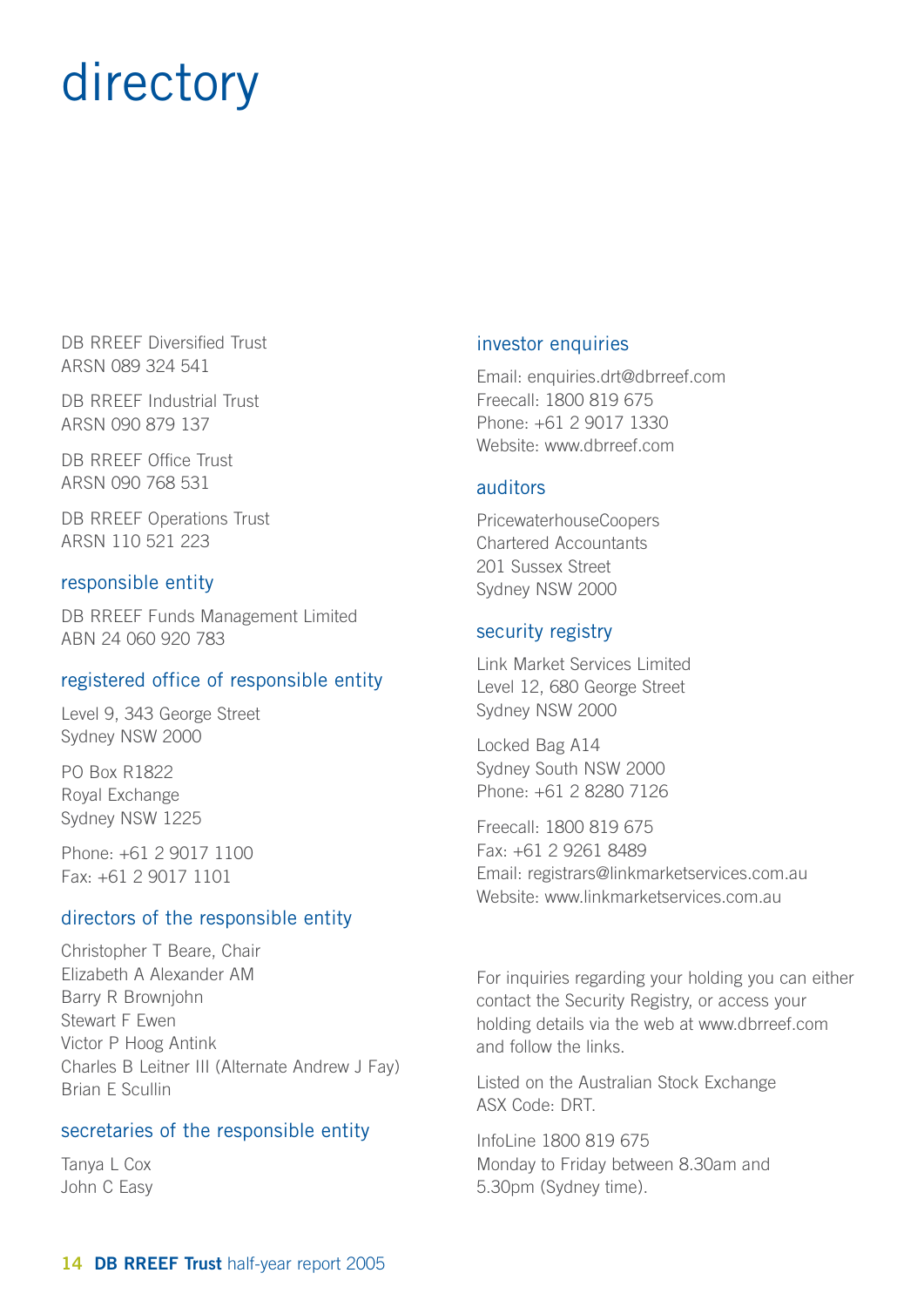

30 The Bond, 30–34 Hickson Road, Sydney NSW